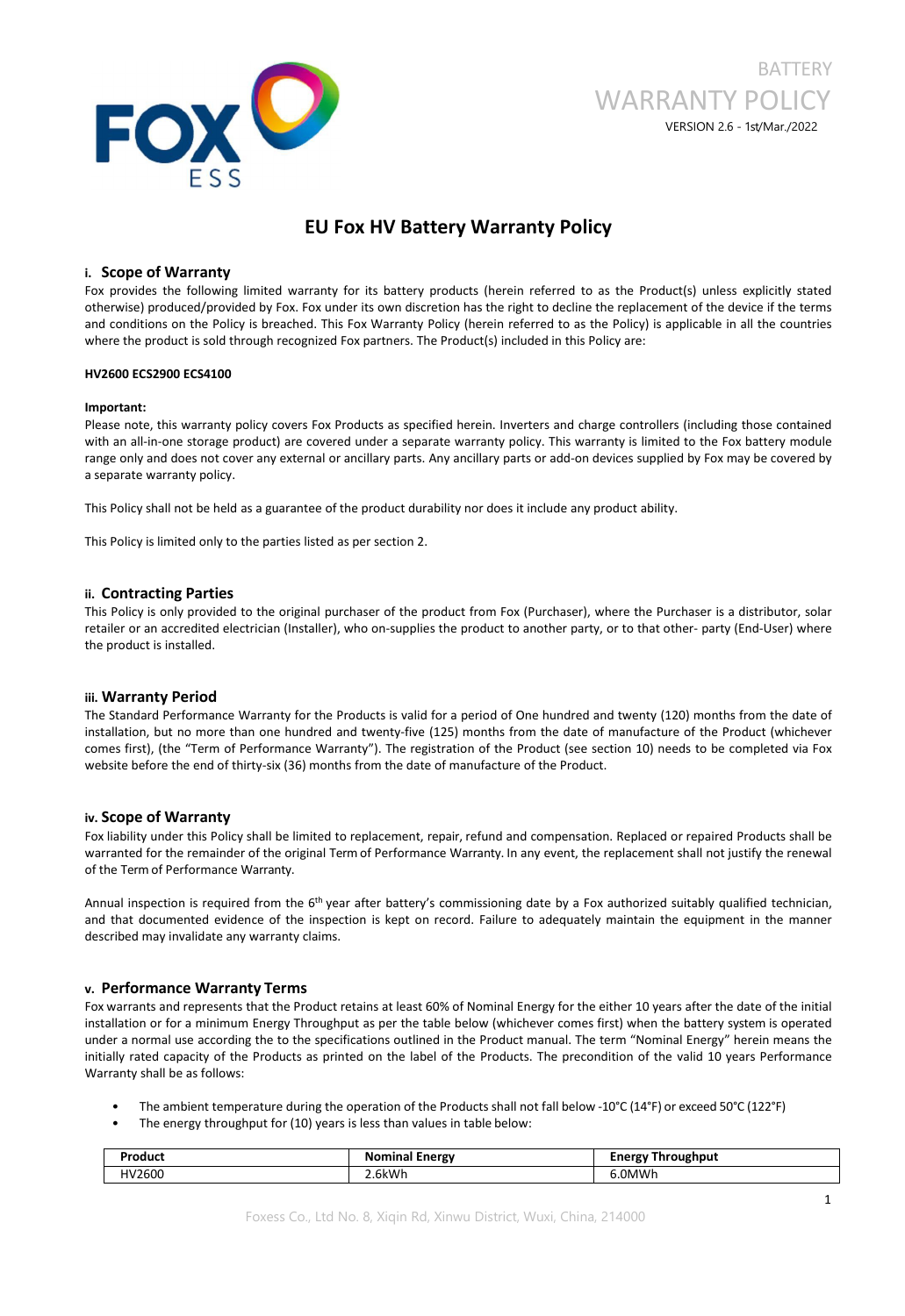

| ີ <sub>ົ້</sub> າລດ∩∩<br>zou | 2 9kWh<br>7 V 1 I<br><u>.</u> | <b>RNAWF</b>   |
|------------------------------|-------------------------------|----------------|
| 4100                         | 1kWh                          | MMV            |
| ╰                            | . .                           | <b>v</b> v 1 1 |
| ___                          |                               |                |

- Capacity Measurement conditions:
- i. Ambient temperature: 25~ 30°C (77 ~86°F)
- ii. Initial battery temperature from BMS: 25~ 30°C
- iii. Current and voltage measurement at battery DC side
- iv. Recommended Charging/discharging condition

Charge:(0.5C)CC/CV, (Constant voltage 58.4V(HV2600), 65.7V(ECS2900/4100)), Cut-off current(0.05C) Discharge: (0.5C) CC/CV, Cut-off voltage HV2600 40V,ECS 48.6V)

Current at (0.5C): 25A (HV2600/ECS2900,),35A(ECS4100)

### **vi. Policy Claim Eligibility**

The only person(s) eligible to claim warranty under this contact are the Installer and Fox authorized personnel. If the Installer has gone into administration or insolvency or ifthe site is in a remote area, the End-User/Installer at their discretion and expense may appoint a Local Installer to carry out the functions of the original Installer. Eligibility of a Service Rebate is in accordance with sections 5 and 6 of this Policy.

Annual inspection is required from the 6<sup>th</sup> year after battery's commissioning date by a Fox authorized suitably qualified technician, and that documented evidence of the inspection is kept on record. Failure to adequately maintain the equipment in the manner described may invalidate any warranty claims.

### **vii.Limited Liability**

In the event of damages related to the causes listed below, no warranty claims will be acknowledged or accepted. Claims that relate to defects that are caused by the following factors are not covered by Fox's warranty obligations:

- Inadequate ventilation and circulation resulting in minimized cooling and natural airflow;
- Improper installation of the Product(s) and/or installation performed by a non-accredited Installer;
- Improper or noncompliant use, installation, commissioning, start up or operation;
- Improper wiring of the Product causing arching or damage of the Product or its parts;
- Improper use or misuse of the Product(s) by the Installer or End-User e.g. damage resulting from dropping the Product during installation;
- Use of improper connectors, e.g. where the Installer has installed the Product with different brand and/or model of connectors other than those supplied with the Product;
- Damage of the Product(s) that originate from other parts of the system;
- Force majeure (storm damage, lightning strike, overvoltage, fire, thunderstorm, flooding etc.)
- Damage that occurred during the transportation of the Product(s);
- Flaws that do not adversely affect the proper functioning of the product(s), e.g. cosmetic issues, wear and tear;
- Unauthorized repair and reinstallation of the Product(s);
- Where the Installer has not followed the warranty claim process and detailed in section 9, and/or proper evidence of the fault and/or test carried out on site has not been provided to Fox;
- Failure to follow the safety regulations and/or operating instructions in respect to the Product(s) operating manual.

### **viii. Product Replacement and Compensation**

In the event the Products are not available in the market anymore, Fox, at its option, may replace it with an alternative product with equivalent functions and performance.

### **ix. Exclusions**

This Policy does not cover the components that were not initially sold by Fox as a part of the system. This also includes components of the system sourced by the End-User or Installer that may be of the same manufacturer and/or model as the one provided by Fox.